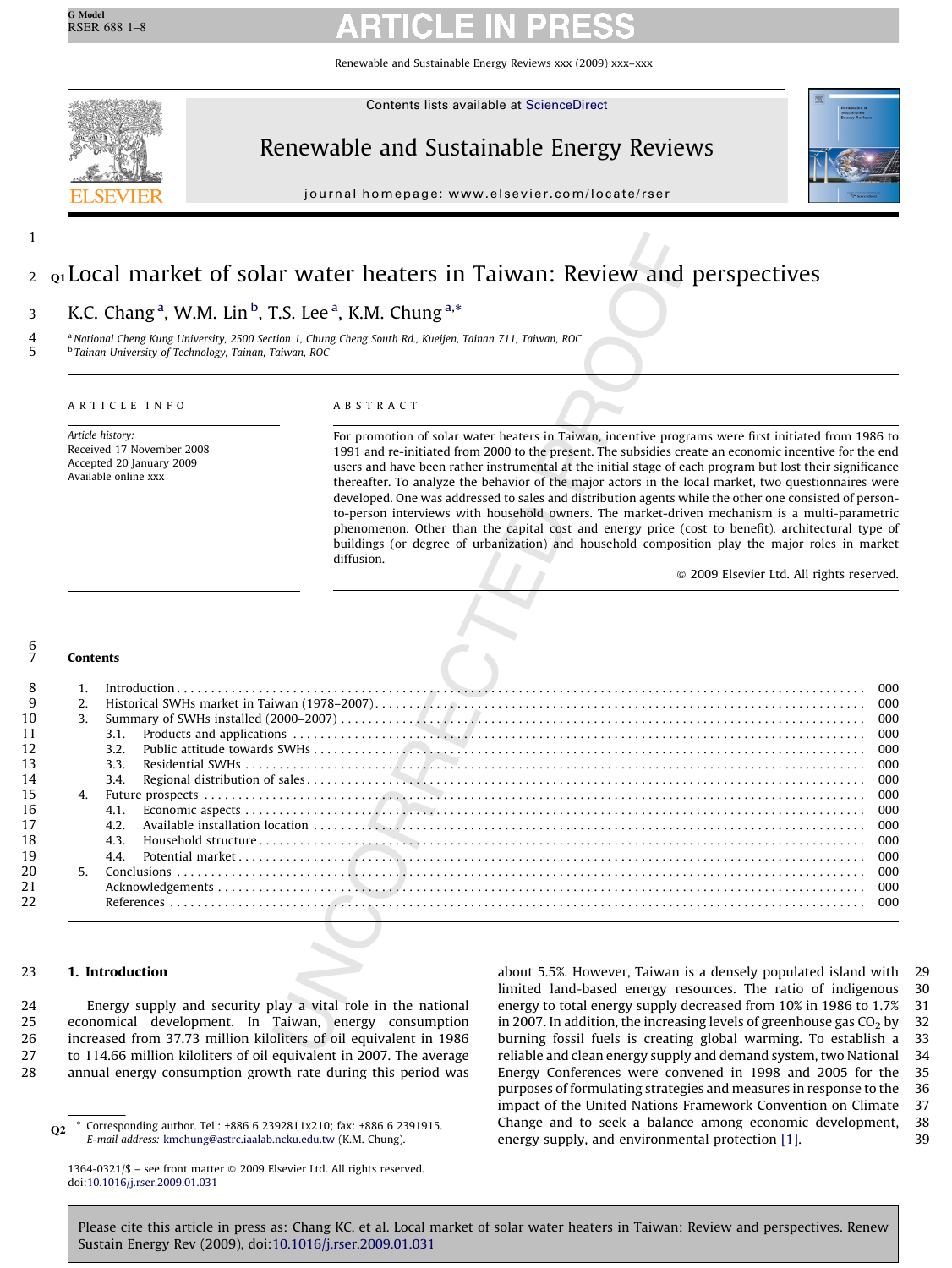Although the intermittent nature of renewable energy resources, they are a sustainable and clean energy asset derived from nature. Other than the net energy saving, the environmental benefits are reduction in the production of air pollutants and release of greenhouse gas into the atmosphere. The major resources include solar energy, wind energy, geothermal energy, ocean energy, biomass, and energy from waste. For the development of indigenous alternative and renewable energy resources, the Taiwanese government initiated subsidy programs on solar water heaters (SWHs), solar photovoltaic systems, resource exploration of geothermal power demonstration systems and energy crop green bus projects. A Renewable Energy Development Bill has been submitted for ratification to establish a legal environment for renewable energy [2]. It is expected renewable energy will number 3% of the primary energy supply by the year of 2020 in Taiwan. 40 41 42 43 44 45 46 47 48 49 50 51 52 53 54 55

SWH has been proved to be reliable and economical in cases of hot water production, and is also the most successful story for the development of renewable energy in Taiwan [3]. The accumulated area of solar collectors installed at the end of 2007 reached 1.66 million square meters. In this context, Taiwan has a lot of experience in the SWHs market. On the other hand, the local market has been growing at a slower pace over the last few years. Thus, the present study is devoted to an extensive evaluation of the local SWHs market. The time variation of the local market is initially presented. Several questionnaires were evaluated to discuss the perspectives for its further development. This information would be useful for all parties related to this market, manufacturers, potential users and policy makers. 56 57 58 59 60 61 62 63 64 65 66 67 68

#### 2. Historical SWHs market in Taiwan (1978–2007) 69

Taiwan began the manufacture of SWHs in 1978, Fig. 1. Over the next 7 years, the SWHs penetration in the local market was gradually rising. The area of solar collectors installed was less than  $10,000$  m<sup>2</sup> per annum. This is attributed to lower average family income in the early eighties and higher installation cost compared with conventional hot water heaters. In order to encourage the utilization of SWHs, the Taiwanese government initiated a 6-year incentive program (1986–1991). This built up the standard of application for SWHs, in which more useful energy was collected from a solar collector and lower heat loss were required. The manufacturers of SWHs were also motivated by this financial incentive. As a result, the local market expanded dramatically (1986–1988), approaching 60,000 m<sup>2</sup> per annum. Over the next 3 years (1989–1991), the local market was roughly constant. Furthermore, more than  $340,000 \text{ m}^2$  of solar collectors were installed through 1992–1995. This would be due to the mature 70 71 72 73 74 75 76 77 78 79 80 81 82 83 84 85



solar thermal technology, and the rapid economic growth and a subsequent increase in the current receipts and disposable income of each household in this period would be the other key factors in market expansion. More households could afford to purchase SWHs. In addition, Chang et al. [\[4\]](#page-7-0) indicated popularization of SWHs in Taiwan was strongly coupled with the status of new construction. According to the Construction and Planning Agency of the Ministry of the Interior (CPA, MOI), the construction of new buildings reached a peak in 1994. This corresponds to the peak area of solar collectors installed as shown in Fig. 1. Since 1996 the local market decreased significantly. The annual area of solar collectors installed in 1999 was less than that at the end of the first incentive program (1991). The faltering economy and declining rate of construction of new buildings would play the major role. 86 87 88 89 90 91 92 93 94 95 96 97 98 99

116

To further promote the application of solar thermal energy, the Taiwanese government initiated another incentive program for SWHs (July 2000-present). The subsidy has created an economic incentive for the end users. This results in a strong impact on the popularization of SWHs, Fig. 1. The growth rate was about 29% in 2000 and the area of solar collectors installed was over 100,000  $m<sup>2</sup>$ per annum since 2004. Note that the annual area of solar collectors installed doubled from 1999 to 2006. Thus, the influential incentives for SWHs by the government during the last two decades have boosted the domestic market significantly. Further, it is noted the local market is almost constant in the 2006–2007 period. This might imply the current incentive program has lost momentum in expanding the market. However, the population of residential SWHs today in Taiwan still covers a small percentage of households, and the potential market should be far from saturation point.

## 3. Summary of SWHs installed (2000–2007)

containts systems, resource of solar collectrons installed as shown<br>envalue for the systems and market decreased significantly. The distribution are<br>whale the regard in the parameteristic contact in the system and the cont In the second incentive program, the Bureau of Energy of Ministry of Economic Affairs (BEMOEA) has provided a subsidy to the end users based on the area of solar collectors installed  $(1500 \text{ NTD/m}^2)$ . The amount in the remote islands is double, in which the subsidy is up to 24% of the installation cost. In addition, performance of a SWH (e.g. design, installation and after-sale service) is critical to improve its acceptability by the end users. To be eligible for this incentive program, all technicians (installers, dealers and manufacturers) must take some training courses in order to become licensed. With a guideline of system design (tilt angle of solar collector, thermal insulation, shading by neighboring buildings and pipe routing), reliable operation of SWHs has been reported. Furthermore, certification of SWHs was also a prerequisite. There is only one accredited laboratory (Energy and Environment Research Laboratories, Industrial Technology and Research Institute) by BEMOEA for performance testing. From 2000 until now, there were 344 qualified products, 295 qualified installers/dealers, and 40 qualified manufacturers. Note that 95% of qualified installers/dealers are located in western Taiwan. 117 118 119 120 121 122 123 124 125 126 127 128 129 130 131 132 133 134 135

The National Cheng Kung University Research and Development Foundation has been authorized to organize an operational unit to carry on the tasks of the present incentive program, which include filing and auditing of applications, allocation of the funding, and the appeals process. For each new SWH installed, the end users should provide address and specifications/price of product. This essential information about the system is then statistically analyzed to generate the regional distribution of SWHs in Taiwan. Further, two approaches were applied to investigate the key factors in the local market of SWHs in this work. The desk research is mainly on the collection of the related data from official and other sources, and the field research based on the use of a number of questionnaires has been conducted. Five-hundred SWHs owners each year were approached through person-to-Fig. 1. Annual sales of SWHs in Taiwan. 149 136 137 138 139 140 141 142 143 144 145 146 147 148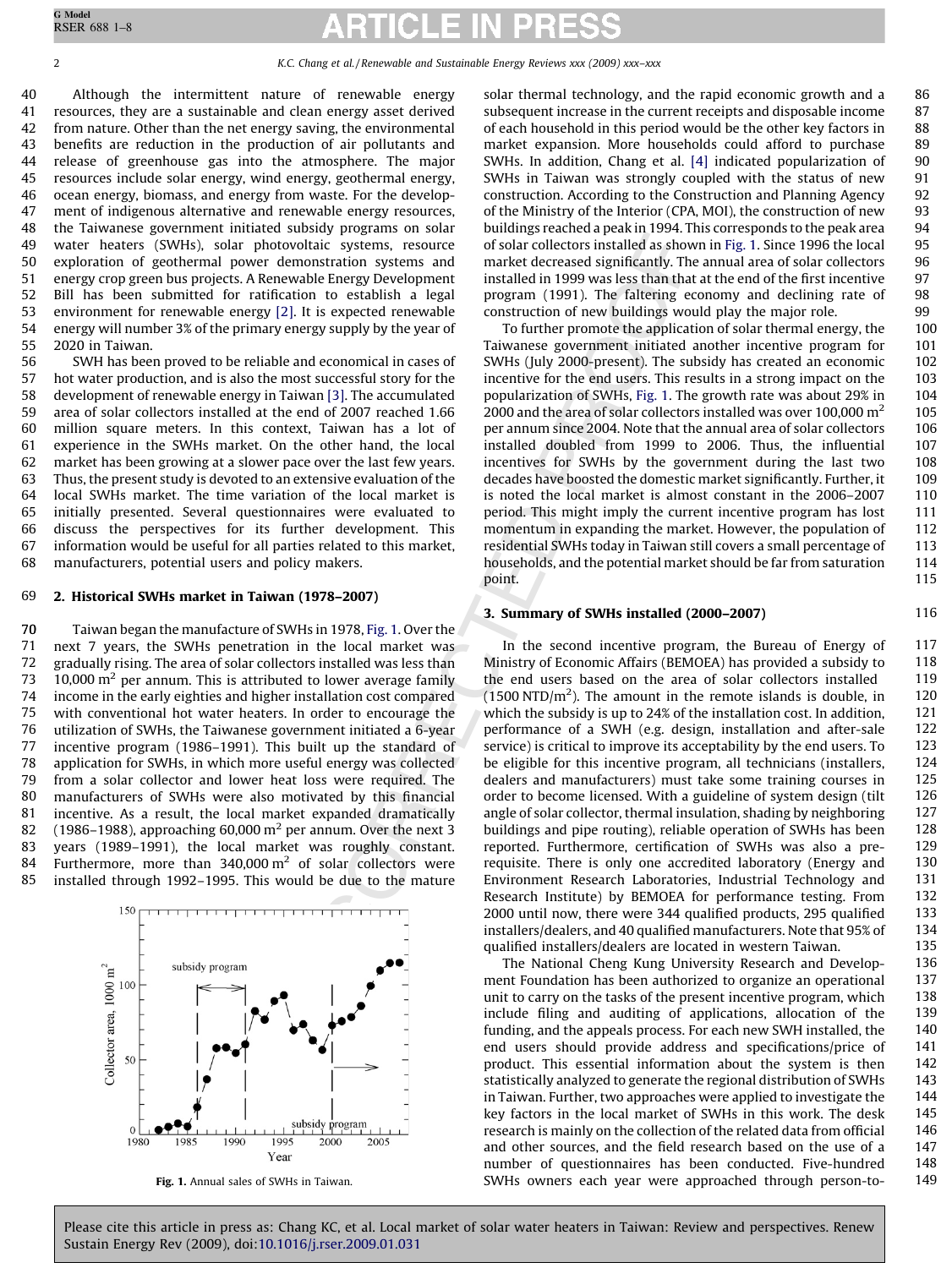person interviews. These questionnaires consisted of questions on (a) the attitude towards SWHs; (b) main technical problems; (c) installation location; (d) year of completion of housing construction; (e) household composition. 150 151 152 153

#### 3.1. Products and applications 154

For hot water production in the domestic sector, most SWHs use natural circulation. A horizontal storage tank is positioned above the solar collectors, and more than 95% of SWHs had an electrical booster element installed as a backup heating system. The solar collectors used are flat-plate type and evacuated-tube type. Almost all metallic (stainless or copper) flat-plate type solar collectors have been produced domestically while the collectors of evacuated-tube type is imported, in which the average area of solar collector installed of SWHs is 5  $\mathrm{m}^2$  and 3  $\mathrm{m}^2$ , respectively. The ratio of volume of storage tank to solar collector area ranges from 50 to  $80 \frac{1}{m^2}$ . The annual sales of SWHs with both types of solar collectors are shown in Fig. 2. The glazed flat-plate type with metal absorbers and glass cover are widely used to transform solar energy into heat. The market share was over 97% in 2001, and the area of solar collectors installed per annum increased almost 50% over the next 3 years. Since 2004 the yearly installation appeared to reach the saturation point, and the market share was in a gradual decline. On the other hand, the annual sales of evacuated-tube type expanded greatly. In 2007 the area of solar collector installed was more than 10,000 m<sup>2</sup>, in which the market share approached 10%. The role of international competition might be more important in the near future. 155 156 157 158 159 160 161 162 163 164 165 166 167 168 169 170 171 172 173 174 175 176

It is very difficult to promote SWHs without governmental support. The Taiwanese government has enforced the improved performance or standards (energy collected and heat loss) on 177 178 179



Fig. 2. Annual sales of SWHs with flat-plate or evacuated-tube solar collectors. Fig. 3. Market share of top 10 brands, 2001–2007.

SWHs since the first incentive program. Thus, the product marketability is not solely based on word of mouth and previous experiences with the product rather than actual performance. However, the manufacturing procedure of SWHs does not require advanced technology. Other than the economic nature, technical guarantee/support would be one of the major factors affecting the brand selection. Quality control and cumulative experience of certified technicians are considered to be related to the annual sales of individual manufacturer. In the period of 2001-present, the accumulated area of solar collectors installed in Taiwan was about  $657,000$  m<sup>2</sup> and the market share of top 10 brands is shown in Fig. 3. Although there are 40 qualified manufacturers, the top ten brands occupy 90% of the local market, particularly the top three (50%). It is also noted the price reduction was observed in the first 4 years within the present incentive program. This is not only related to technical change but also to a systematic effort to reduce costs through economies of scale (or sales increase). 180 181 182 183 184 185 186 187 188 189 190 191 192 193 194 195 196

### 3.2. Public attitude towards SWHs

The capital cost of SWHs is considerably higher than that of conventional hot water heaters. Thus, the available family income would be a serious factor in the potential number of households who can invest in SWHs. The monetary benefit accrued to the end users is another concern, which would depend on the amount and cost of fuel saved through the use of SWHs [\[5–7\]](#page-7-0). In Taiwan, the accumulated area of solar collectors installed increased significantly in the late eighties, which is partially due to the rapid economic growth and a subsequent increase in the current receipts and disposable income of each household. More households can afford to purchase SWHs [5,8]. Further, Taiwan has strong potential for harnessing solar energy. The payback period was expected to decrease with the improved system design and performance. Thus, with the well-organized and concerted efforts (incentive programs and research projects) taken by the government [\[9\],](#page-7-0) there is increasing public interest in the domestic sector. 198 199 200 201 202 203 204 205 206 207 208 209 210 211 212 213

Concerning the public attitude towards SWH applications, a total of 4900 copies of the questionnaire by the end users were completed. It was found there were about 14% of households replacing the old systems. The detailed time-evolution of cumulative SWHs in operation could be evaluated with a more comprehensive market survey in the future. Further, the present survey indicated the relative importance of the various factors according to the opinions of households equipped with a SWH. Households give a greater emphasis to economic factor (energy saving, 56%). This should be attributed to the emergent worldwide energy reserves shortage. On the other hand, hot water heaters 214 215 216 217 218 219 220 221 222 223 224

 $10$  $\overline{2}$ 3 1 Top ten brands

Please cite this article in press as: Chang KC, et al. Local market of solar water heaters in Taiwan: Review and perspectives. Renew Sustain Energy Rev (2009), doi[:10.1016/j.rser.2009.01.031](http://dx.doi.org/10.1016/j.rser.2009.01.031)

197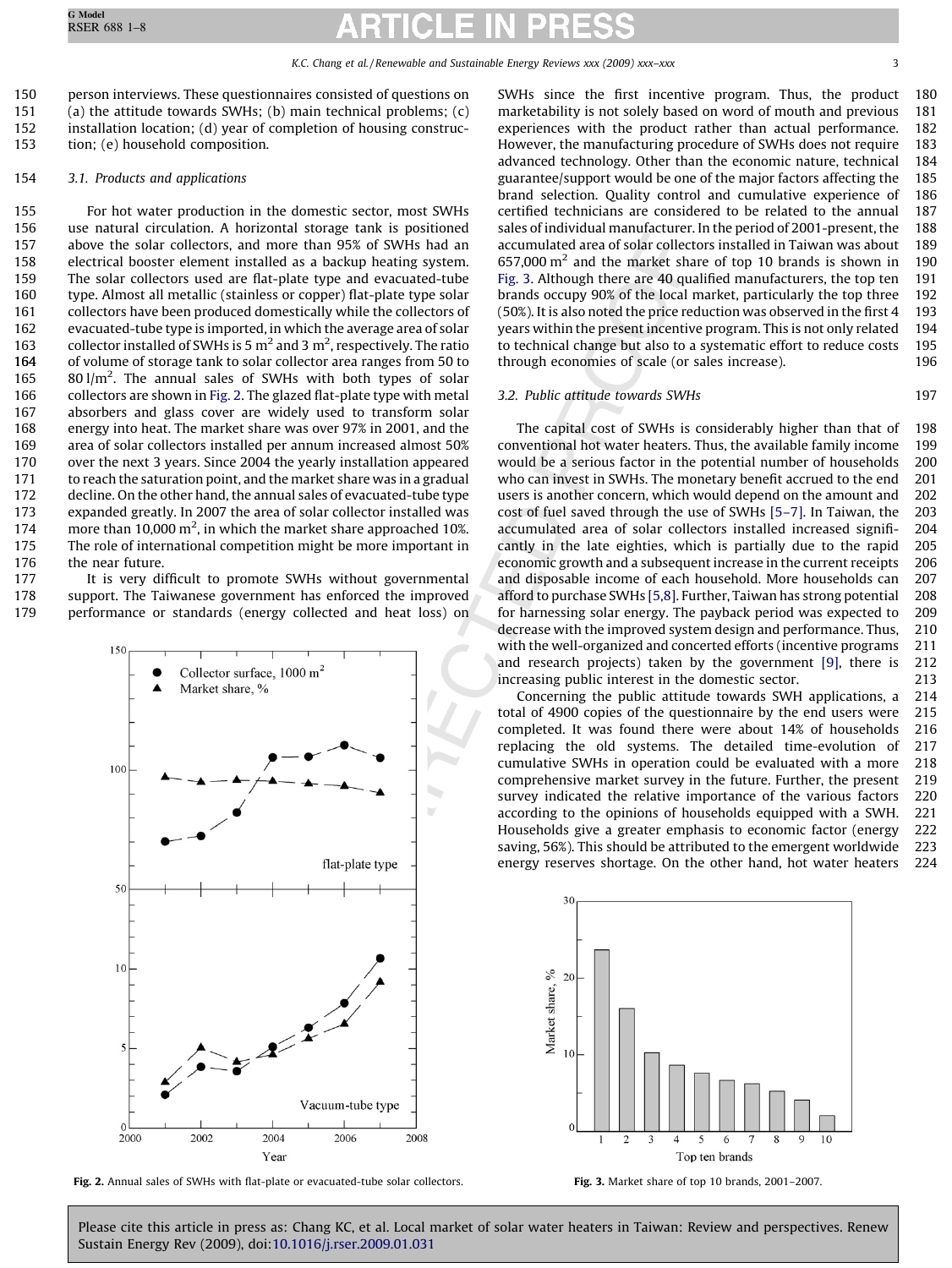### <span id="page-3-0"></span>Table 1 Application of SWHs (units).

|           | 2001   | 2002   | 2003   | 2004   | 2005   | 2006   | 2007   | Total   |
|-----------|--------|--------|--------|--------|--------|--------|--------|---------|
| Homeowner | 12,636 | 14,644 | 16,479 | 21,569 | 22,489 | 24,223 | 26,171 | 138,211 |
| Dormitory | 50     | 45     | 61     | 83     | 93     | 76     | 161    | 569     |
| Others    |        |        |        | 10     |        |        |        | 44      |

using LPG or natural gas are the most popular ones in Taiwan. However, carbon monoxide poisoning was frequently reported in winter, so safety is another concern by the respondents. The opinion of friends and market campaigns (product distribution network) are also appreciated. Finally, households are favorably but not thoroughly influenced by environmental factors, including limitations on greenhouse gas production and sharp environmental deterioration problems. Thus, further promotion campaigns are necessary to educate end users on the socio-cultural benefits of SWH applications. 225 226 227 228 229 230 231 232 233 234

#### 3.3. Residential SWHs 235

Ing was frequently reported in<br>
tien of a SWH decrease with<br>
employing the spondents. The instead operation particle of a SWH decrease with<br>the publishy induction particle of a SWH decrease with smaller SWHs for one-putro The use of solar thermal collectors is an economic alternative for hot water production in Taiwan. In view of the current governmental-supported financial incentives to end users, there were 138,824 units installed in the period of 2001–2007, Table 1. The yearly installation increases continuously. However, the applications for dormitories and others (swimming pools or manufacturing plants) are rather limited. It is also known the system design and capital cost of SWHs are related to the composition of the families. According to the historical data of average daily global solar insolation in Taiwan, the daily production of 50 $\degree$ C hot water by solar collectors is estimated to be 75 l/m<sup>2</sup>. On the other hand, the average consumption of 50  $\degree$ C hot water is about 60 l/person. In Fig. 4, it can be seen that less than 1% of SWH users are one-person households. The family size of 4–6 persons is more positive in installing a SWH (nearly two-third of the users). Larger SWH systems designed for more than 9 persons accounted for 11.25% in the SWH user composition. Further, the data of SWH installation in terms of solar collector area is shown in Table 2. Most systems (82–88%) had an area of solar collector installed from 3 to 10  $m^2$ . This agrees with the household structure of SWH users. The market survey also indicated the share of evacuated-tube type solar collector expanded greatly recently and its average installed area was less than that of flat-plate type. This should be attributed to more systems with the installed area less than  $3 \text{ m}^2$ . However for economic concerns, larger scale applications would benefit from the effect of scale. The unit price of both 236 237 238 239 240 241 242 243 244 245 246 247 248 249 250 251 252 253 254 255 256 257 258 259 260 261



types of solar collectors is shown in [Table 3](#page-4-0). It can be seen the unit price of a SWH decreases with larger area of solar collectors installed, particularly with flat-plate type solar collectors. Compared with smaller SWHs for one-person households (below 3  $m<sup>2</sup>$ ), the unit installation cost in a larger scale system ( $A_c > 5 \text{ m}^2$ ) can be cut in half and payback period is expected to decrease.

284

The questionnaire indicated there were about 14% households replacing the old systems, and the service life ranged from 5 to 15 years. In terms of service life of 15 years, the current operating SWHs are estimated to be 260,000 systems. According to the data of Directorate General of Budget Accounting and Statistics (DGBAS) [10], the number of households in 2007 was about 7.5 million in Taiwan. This indicates the popularization of residual SWHs might be only up to 3.5%, which represents only a small fraction of households. This is also far away from the target for the year 2020 with 20% households equipped with a SWH [\[1\]](#page-7-0). However, it is known the potential market of SWHs could be related to the construction of new buildings, household structures and available installation locations. Thus to be more realistic, the potential households with a SWH should be estimated based on the above factors. Then policy makers can organize systematic efforts in order to achieve the target. 268 269 270 271 272 273 274 275 276 277 278 279 280 281 282 283

## 3.4. Regional distribution of sales

Through the questionnaires used in this work, local climatic conditions and degree of urbanization are among the dominant factors on the regional distribution of sales. Taiwan is situated between latitude  $22^{\circ}$  and  $25^{\circ}$  North, which measures 377 km long and 142 km wide at its widest point, [Fig. 5](#page-4-0). About two-thirds of the island is covered with lush forested mountains [\[11\]](#page-7-0). During the period of 2004–2007, the average annual duration of sunshine at eight representative locations (five in the western district and three in the eastern district) ranged from 1450 to 2400 h, as shown in Fig. 6. This corresponds to the average daily global solar insolation of about 3.25 kWh/m<sup>2</sup> in the north and 4.64 kWh/m<sup>2</sup> in the south [12]. However, it is known hot water consumption is expected to be the highest in winter and the lowest in summer. In Taipei, Ilan and Hualien, the winter months received less than 100 h of sunshine. This essentially results in less energy saving and a longer payback period. The impact of typhoons is another concern for the home owners who install SWHs in eastern Taiwan (Ilan, Hualien and Taitung) [13]. In addition, almost all SWHs in Taiwan are positioned on the roofs of buildings (flat roofs or tilted roofs). Thus, the degree of urbanization may not allow easily the implementation of SWHs. According to DGBAS [\[10\],](#page-7-0) there are five main urban areas (more than one million residents: Taipei, 285 286 287 288 289 290 291 292 293 294 295 296 297 298 299 300 301 302 303 304 305 306

### Table 2

Installation of SWHs in terms of area of solar collector.

| $A_c$ (m <sup>2</sup> ) | Below 3 | $3 - 5$ | $5 - 10$ | $10 - 100$ | Above 100      | Total  |
|-------------------------|---------|---------|----------|------------|----------------|--------|
| 2001                    | 1192    | 5.504   | 5880     | 277        | 8              | 12,861 |
| 2002                    | 1979    | 6,236   | 6342     | 321        | 6              | 14.884 |
| 2003                    | 2114    | 7,310   | 7176     | 352        | $\overline{4}$ | 16.956 |
| 2004                    | 2983    | 9,220   | 9409     | 349        | 9              | 21.970 |
| 2005                    | 3227    | 9.688   | 9581     | 326        | 8              | 22.830 |
| 2006                    | 3988    | 10.468  | 9913     | 303        | 12             | 24.684 |
| 2007                    | 4174    | 11,134  | 8980     | 354        | 4              | 24,646 |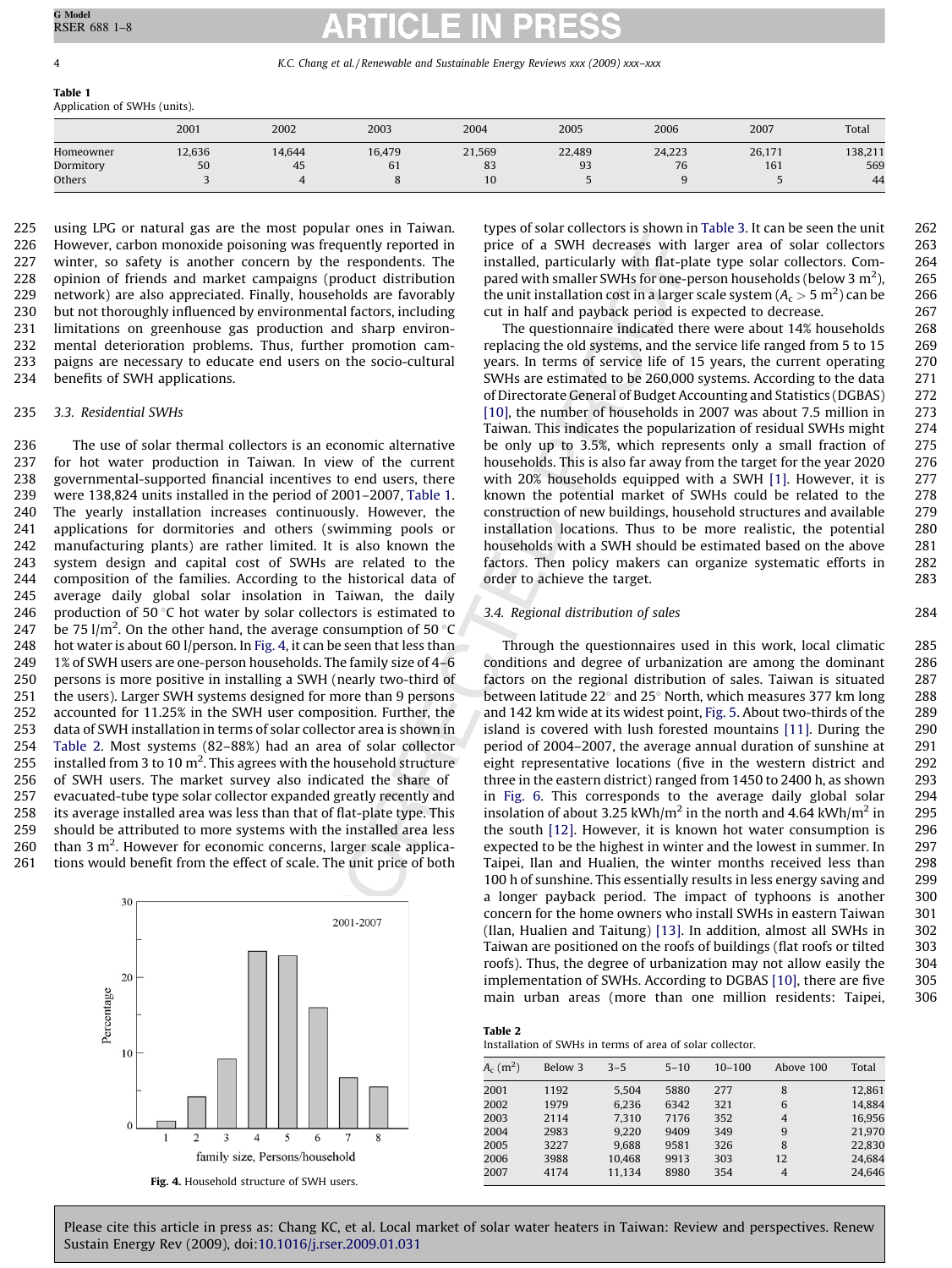<span id="page-4-0"></span>

| ш<br>U |  |
|--------|--|
|--------|--|

349

350 351 352 Unit price in terms of solar collector area (NT\$/m<sup>2</sup>).

| $A_c$ (m <sup>2</sup> )      | Below 3         | $3 - 5$      | $5 - 10$     | $10 - 100$ | Above 100 |
|------------------------------|-----------------|--------------|--------------|------------|-----------|
| Flat plate<br>Evacuated tube | 12.527<br>8.726 | 8659<br>7420 | 6181<br>6932 | 6870       | 7003      |



\*HH: Household (2007)

Fig. 5. Regional distribution of sales.



## Table 4

Number of households (2007) and SWHs installed (2001–2007).

|           | Household | <b>SWH</b><br>units | Popularization | $A_c$ (m <sup>2</sup> ) | Market<br>share $(\%)$ |
|-----------|-----------|---------------------|----------------|-------------------------|------------------------|
| Taipei    | 2.373.123 | 588                 | 0.25           | 4.087                   | 0.62                   |
| Taoyuan   | 617.085   | 9.245               | 14.98          | 56.665                  | 8.63                   |
| Taichung  | 702.400   | 15.512              | 22.08          | 81.198                  | 12.36                  |
| Tainan    | 415.531   | 19.412              | 46.72          | 96.515                  | 14.69                  |
| Kaohsiung | 981.589   | 34.884              | 35.53          | 151.076                 | 23.00                  |
| Hsinchu   | 226.433   | 2.285               | 10.09          | 15.979                  | 2.43                   |
| Chiayi    | 121.960   | 3.403               | 27.90          | 15.961                  | 2.43                   |
| Ilan      | 146.924   | 311                 | 2.12           | 1.463                   | 0.22                   |
| Hualien   | 116.766   | 729                 | 6.24           | 5.689                   | 0.87                   |
| Taitung   | 77.892    | 400                 | 5.13           | 2.219                   | 0.34                   |
| Others    | 1.732.746 | 44.204              | 25.51          | 225.961                 | 34.40                  |

Q3 \*Popularization: units of SWHs installed per thousand households.

Taoyuan, Taichung, Tainan and Kaohsiung) and two secondary urban areas (0.3–1 million residents: Hsinchu and Chiayi) in Taiwan. In 2007, over 70%of the resident population lived in those urban areas. Installation of SWHs would depend on the architectural types in each area.

Due to the sunlight conditions, the SWHs installed in northern Taiwan (Taipei, Ilan, Taoyuan and Hsinchu) are expected to be lower than those in the western and southern districts. As shown in Table 4, the number of households was about 2.37 million in the Taipei urban area (2007). This corresponded to 31.5% of the total households in Taiwan. However, there were only 588 SWHs installed over the period of 2001–2007, in which the accumulated area of solar collectors was  $4087 \text{ m}^2$  and the units of SWHs installed per thousand households was only 0.25. Additionally, limited SWHs (311 units) were installed in Ilan. In Taoyuan and Hsinchu, the popularization of SWHs (less than 15 units per thousand households) was less than that of rural area (over 25 units per thousand households, not including the eastern district). In southern Taiwan, the market share was over 55%. The popularization is the highest in Tainan urban area while the area of solar collectors installed was over 150 thousand square meters in Kaohsiung. Furthermore, it should be noted the average daily global solar insolation in Taitung was roughly the same as that in Taichung. However, the popularization is only about one-fourth. This might be attributed to the average income level of households and typhoon impact.

## 4. Future prospects

Wu and Huang [2] indicated rapid passage of the Renewable Energy Development Bill as a key factor in expanding the market for renewable energy in Taiwan. Related policies, as well as legal and institutional support measures (related to architectural laws, green procurement laws) must also strive to facilitate the sustainable utilization of renewable energy. For SWHs, there were over 97% systems for domestic hot water production. Economic aspects (capital cost of SWHs and energy price index) would be the other major concern [4]. The potential market is also considered to be attributed to available installation location (ownership, architectural type of buildings and degree of urbanization) and household composition. Using the desk research (collection of the related data from official and other sources) and the field research (a number of questionnaires) since 2000, those issues are addressed as below for future promotion of SWH applications in Taiwan.

### 4.1. Economic aspects

Other than the technical problems faced by SWH users, the economic viability and attractiveness of a SWH could be based on the system payback period in comparison with the expected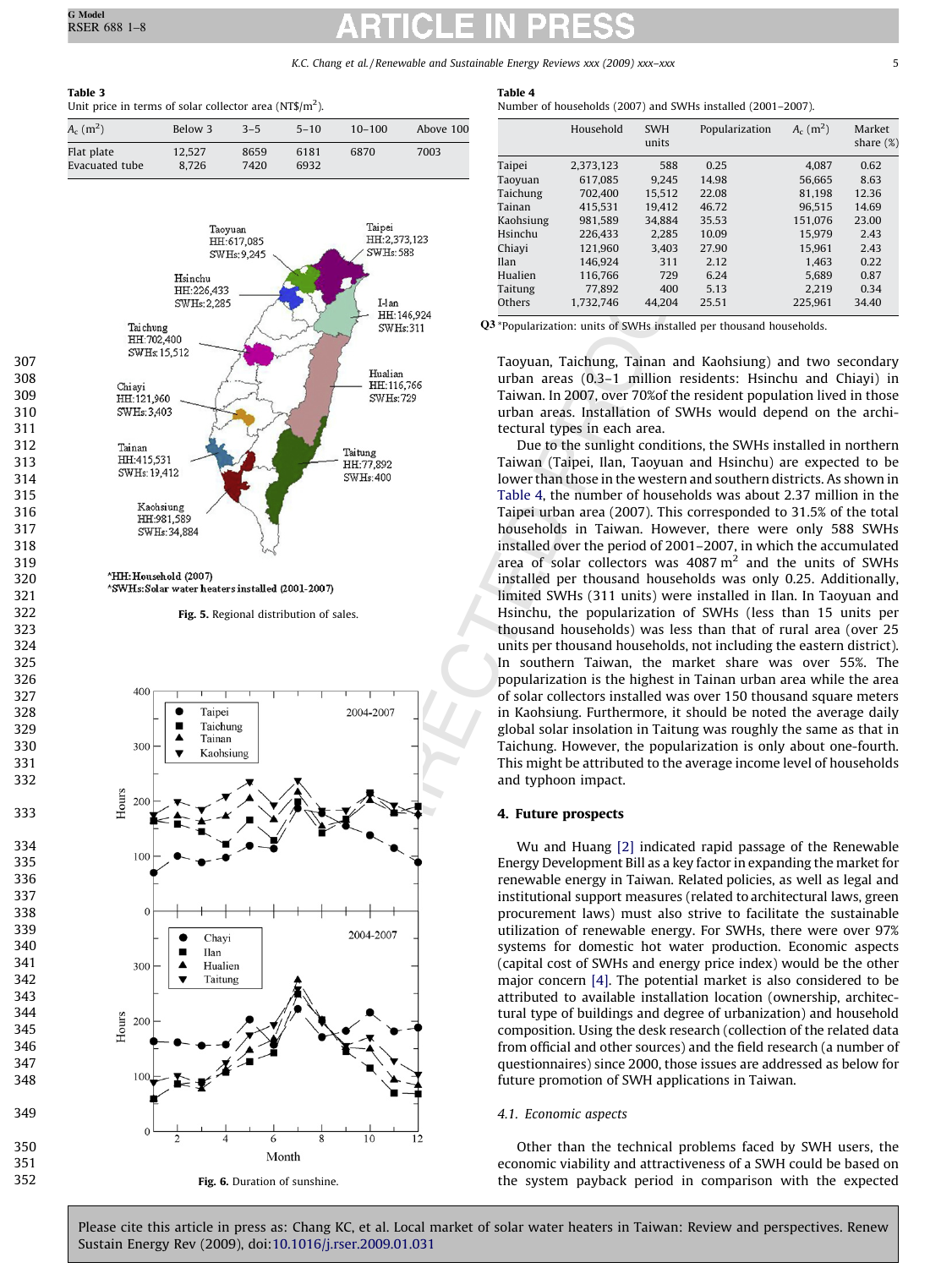

Fig. 7. Average family income and expenditure per household.

service life of the installation [\[7\]](#page-7-0). It is known the payback period is associated with solar insolation, duration of sunshine, energy price and hot water consumption. A quick estimation by Industrial Technology and Research Institute indicated the payback period of SWHs in Taiwan was about 5–6 years. However, it might be underestimated in the northern district with lower solar insolation. High oil prices in recent years would be another dominant factor. Sidiras and Koukios [\[14\]](#page-7-0) further pointed out one of major diffusion barriers in the case of households might be due to other investment priorities. It is thought the cost of SWHs should be less than a specific fraction of family income. Thus, the household might be willing to invest in the purchase of a SWH. In Fig. 7, it can be seen both average family disposal income and consumption expenditures (food, rent and water charge, health care and medical, transportation and communication, recreation and education, etc.) increased significantly in the early nineties followed by a mild increment. However, average saving (difference between disposal income and consumption expenditures) was roughly the same since 1992. Thus, it can be expected the household might have less motivation to install a SWH on the basis of pure financial criteria. In addition, average saving in the rural area appeared to be less than that in the urban area. This might partially correspond to lower popularization of SWHs in Ilan or Hualien as shown in [Table 4.](#page-4-0) 353 354 355 356 357 358 359 360 361 362 363 364 365 366 367 368 369 370 371 372 373 374 375 376

It is widely recognized economic instruments play a key role in the promotion of renewable energy sources worldwide [5,15,16]. In Taiwan, a subsidy for the purchase of a SWH was apparently effective in popularization of residential SWHs at the initial stage of each incentive program but lost its significance thereafter [4]. However, the development and use of renewable energy sources and technologies are still vital for the management of energy supply and demand in Taiwan. In expanding the market, BEMOEA proposed a revised incentive program recently. The subsidy to the end users based on the area of solar collectors installed will be 50% more (from 1500 NTD/ $m^2$  to 2250 NTD/ $m^2$ ). In terms of subsidy to capital cost of a SWH, the ratio would range from 18 to 36% for a residential SWH. Further, Kaohsiung city government announced another local incentive program in October, 2008. An additional subsidy of 1500 NTD/ $m<sup>2</sup>$  in purchase of a SWH will be granted to the households living in the city. Thus, sales expansion could be expected in the near future. Note that the uncontrollable oil price is expected to be another driving force to affect the market demand for SWHs. 377 378 379 380 381 382 383 384 385 386 387 388 389 390 391 392 393 394

#### 4.2. Available installation location 395

It is thought the ownership and architectural type of buildings might limit the available area for SWHs installation. According to 396 397

| Table 5                  |  |
|--------------------------|--|
| Census of house in 2000. |  |

| Region    | Housing unit | Vacant house | Vacancy rate |
|-----------|--------------|--------------|--------------|
|           |              |              |              |
| Taipei    | 2,222,153    | 353.741      | 15.92        |
| Taoyuan   | 570.538      | 132.615      | 23.24        |
| Taichung  | 724.827      | 161.480      | 22.28        |
| Tainan    | 395.565      | 70.211       | 17.75        |
| Kaohsiung | 869.195      | 146.155      | 16.82        |
| Hsinchu   | 202.942      | 36.601       | 18.04        |
| Chiavi    | 120.662      | 23.863       | 19.78        |
| Ilan      | 140,408      | 30.749       | 21.90        |
| Hualien   | 111.128      | 24.959       | 22.46        |
| Taitung   | 68,368       | 12.757       | 18.66        |
| Others    | 1.549.301    | 235.876      | 15.22        |
| Sum       | 6.975.087    | 1.229.007    | 17.62        |

**Example the set of the set of the set of the set of the set of the set of the set of the set of the set of the set of the set of the set of the set of the set of the set of the set of the set of the set of the set of the** the housing census in 2000 (the next census will be conducted in 2010), the total number of housing units was near 7 million in Taiwan. The average vacancy rate was 17.62%, which represented more than 1.2 million vacant houses. The detailed regional distribution of housing units is shown in Table 5. The vacancy rate is the lowest in Taipei among the urban areas. As mentioned above, the number of households in Taipei urban area was about 31.5% of the total households in Taiwan. A lower vacancy rate is attributed to higher population density (persons per square kilometer). In the eastern district (Ilan, Hualien and Taitung), the vacancy rate (18.66–22.46%) is considerably higher than that of other rural areas (15.22%). Further, a survey by CPA, MOI in 2006 indicated the total housing units was over 7.4 million and the house ownership was 83.9%. The average vacant rate dropped to13.9%, which corresponds to more than one million vacant houses. In particular, the vacancy rate in the Taoyuan urban area decreased from 23.24 to 12.5%. This is considered due to the change of population distribution in the Taipei and Taoyuan urban areas [4]. In Ilan, the vacancy rate also dropped to 12.2%, which might be due to the construction of National Highway 5 from Taipei to Ilan. However, the vacancy rate was the highest in Hualien, which was up to 37.7%.

Other than the regional distribution of housing units, architectural type of buildings is the major concern for available installation location of SWHs in Taiwan. According to DGBAS [\[10\],](#page-7-0) the share by style of building is shown in Fig. 8. It can be seen there was an increasing trend in the sharing of two- or three-story



Fig. 8. Share by style of building.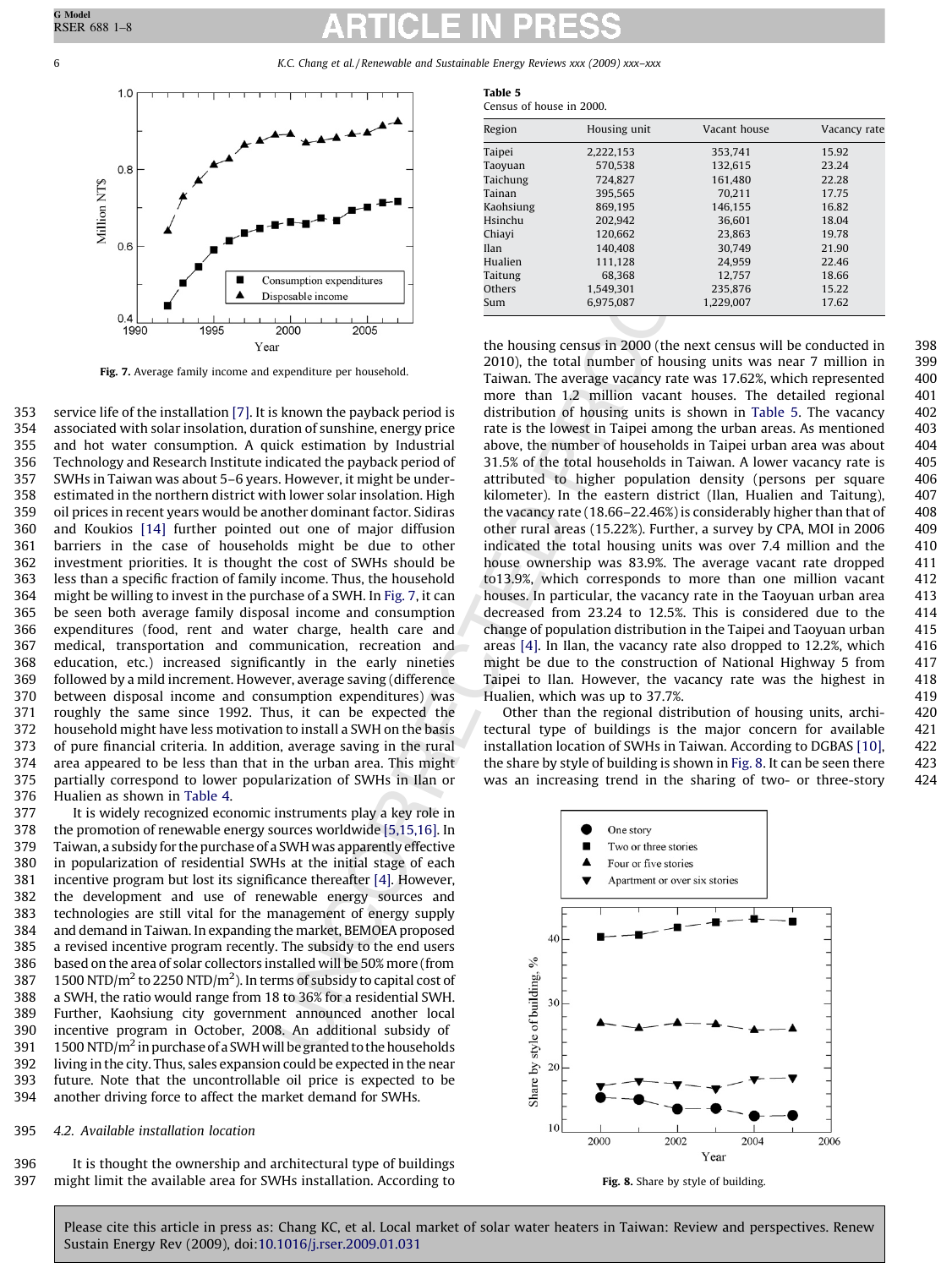K.C. Chang et al. / Renewable and Sustainable Energy Reviews xxx (2009) xxx-xxx



Fig. 9. Style of building with SWH installed.

houses from 2000 (40.4%) to 2005 (42.8%). The share of one-story houses showed an opposite trend, which went from 15.4 to 12.6%. The apartments or over six-story houses accounted for about 17.7%. Moreover, the results of household questionnaires indicated over 81% of SWHs were positioned on the flat roof of building and the tilted roof took 12% of sales. In terms of style of building, Fig. 9, three- and four-story houses took 36.4 and 38.4% of SWHs installed, respectively. The market share of one-story or over sixstory houses was less than 4%. Chang et al. [4] indicated apartments and group housing are the major types of housing in Taipei urban area (over 75%). If related architectural laws were not amended toward the installation of SWHs, it would be difficult to install a stand alone SWH in those types of buildings. 425 426 427 428 429 430 431 432 433 434 435 436 437

#### 4.3. Household structure 438

**Example 18 and 18 and 18 and 18 and 18 and 18 and 18 and 18 and 18 and 18 and 18 and 18 and 18 and 18 and 18 and 18 and 18 and 18 and 18 and 18 and 18 and 18 and 18 and 18 and 18 and 18 and 18 and 18 and 18 and 18 and 18** One-person households have stood at the highest level among the total households in Taiwan. In Fig. 10a, it can be seen the share of one-person households increased from 23.4 to 26.9% over the past 7 years. This phenomenon might be due to outflow of employed population, schooling population or marital status such as the unmarried [\[10\]](#page-7-0). The average size of households has also decreased in Taiwan as the social environment has undergone rapid change, and the composition of the household tends to be simplified. In Fig. 10b, the two-person to four-person households, which correspond to nuclear family households (a married couple, a married couple with their unmarried children or single parents with unmarried children), dominated the household composition in 2007 and stood at 53.5%. The households with six persons or more only accounted for less than 10%. Further, the composition of family with a SWH is shown in Fig. 10b for comparison. The four-person to six-person households are known to be more positive in installing a SWH (nearly two-third of the users within the 2001–2007 incentive period), and there are nearly 5% of SWHs for the one-person and two-person households. As mentioned in Section [3.3,](#page-3-0) this might be due to decreasing unit price and subsequent shorter payback period with larger area of solar collectors installed. However in comparison with the household composition, one-person and two-person households stood at nearly 45% of total households. Thus, the size of family or household composition should be added to the list of critical factors in marketing campaigns and policy-making process for long-term SWHs diffusion in Taiwan. 439 440 441 442 443 444 445 446 447 448 449 450 451 452 453 454 455 456 457 458 459 460 461 462 463 464

### 4.4. Potential market 465

Taiwan with a  $110,000 \text{ m}^2$  annual installation area of solar collectors ranks among the top 10 SWH markets in the world, and 466 467



Fig. 10. Composition of the families.

the accumulated installation area was over 1.66 million square meters in 2007. However, the popularization of residential SWHs in terms of total households is estimated to be only 3.5%. The remaining households use electrical or gas heaters for hot water production. The target of BEMOEA for the year of 2025 is 4.09 million square meters in accumulated installation area. In order to achieve this, 540,000 additional systems have to be installed during the coming 17 years (about 32,000 systems per annum). With increasing public awareness on environmental benefits and energy saving, the authors believe the aim is realistic even without any economic incentives. 468 469 470 471 472 473 474 475 476 477 478

Other than at the initial stage of two incentive programs, Chang et al. [4] pointed out the annual area of solar collectors installed in Taiwan is coupled with total floor area of new buildings reasonably well. The technical problems like pipe routing and higher installation cost for residents of older houses might be the other major barrier for SWH installation. Furthermore, the present study shows the apparent trend of architectural type (available installation location) and household composition on popularization of SWHs in Taiwan. In the Taipei urban area, apartment and group housing are the major types of housing. Space is a limiting factor on the potential number of households using SWHs, and the popularization of SWHs was only 0.25 per thousand households. It is considered that sharing of hot water resources among the building residents is possible only when government regulation is implemented forcing builders to incorporate centralized SWHs in the building design. Also shown in [Table 4,](#page-4-0) Ilan has the lowest popularization of SWHs (2.12 per thousand households). Lower duration of sunshine as shown in [Fig. 6](#page-4-0) and average saving per household would be the major concerns. Furthermore, the number of households in the Taipei urban area and Ilan was over 2.52 479 480 481 482 483 484 485 486 487 488 489 490 491 492 493 494 495 496 497 498